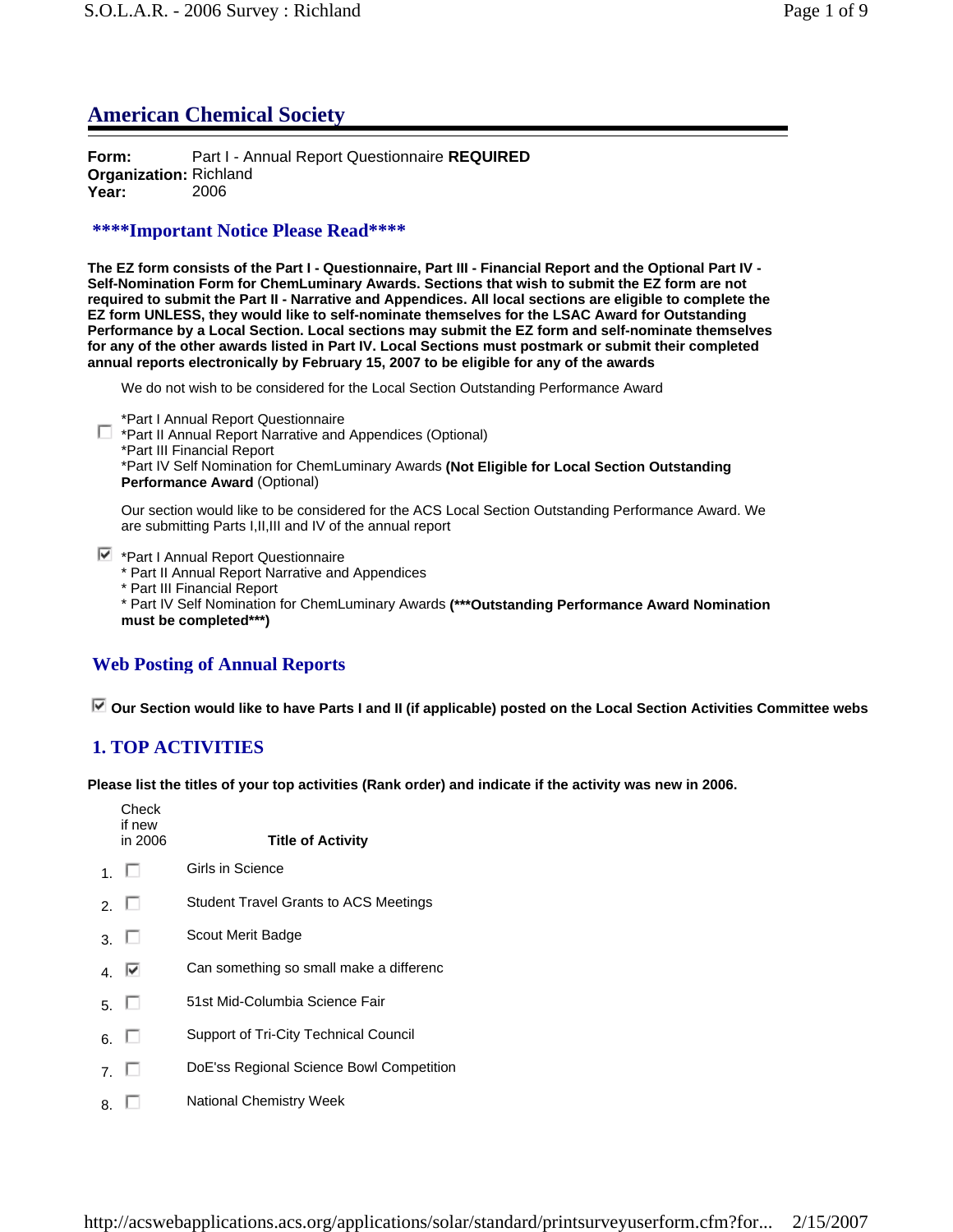|  | Chem-is-Tree |
|--|--------------|
|--|--------------|

10. **Local Chemistry Olympiad** 

## **2. SECTION ADMINISTRATION**

## **EXECUTIVE COMMITTEE**

| 2.1 How many times did the executive committee meet during 2006?                                                                                                                                                  | 9                                                                                                              |                   |                   |  |
|-------------------------------------------------------------------------------------------------------------------------------------------------------------------------------------------------------------------|----------------------------------------------------------------------------------------------------------------|-------------------|-------------------|--|
| 2.2 How many members are on the executive committee?                                                                                                                                                              |                                                                                                                | 7                 |                   |  |
| 2.3 How many section meetings were held in 2006?                                                                                                                                                                  |                                                                                                                | 8                 |                   |  |
| <b>COUNCILORS</b>                                                                                                                                                                                                 | 2.4 On average, how many members attend a regular section meetings?                                            | 65                |                   |  |
|                                                                                                                                                                                                                   | 2.5 What percentage of the section's Councilors were in official attendance at the ACS spring Council meeting? |                   | 100 $\frac{9}{6}$ |  |
| 2.6 What percentage of the section's Councilors were in official attendance at the ACS fall Council meeting?<br>2.7 How do Councilors report to the section about national ACS matters?<br>(check all that apply) |                                                                                                                | 100 $\frac{9}{6}$ |                   |  |
| $\blacksquare$ at a section meeting $\blacksquare$ at an executive committee meeting                                                                                                                              |                                                                                                                |                   |                   |  |
| $\blacksquare$ in the newsletter $\blacksquare$ on the local section website                                                                                                                                      |                                                                                                                |                   |                   |  |
| <b>COMMITTEES</b>                                                                                                                                                                                                 | 2.8 Specify active committees having two or more members. Please indicate the chair's name where appropriate.  |                   |                   |  |
| $\overline{\triangleright}$ Awards                                                                                                                                                                                | $\Box$ Mentoring                                                                                               |                   |                   |  |
| Chair: Dr. Janet Bryant                                                                                                                                                                                           | Chair:                                                                                                         |                   |                   |  |
| $\blacksquare$ Budgets/Finance                                                                                                                                                                                    | Minority Affairs                                                                                               |                   |                   |  |
| Chair: Dr. Sam Bryan                                                                                                                                                                                              | <b>Chair: Dr. Anna Cavinato</b>                                                                                |                   |                   |  |

| □ Career Assistance/Employment ■ Newsletter/Publication |                                   |
|---------------------------------------------------------|-----------------------------------|
| <b>Chair:</b>                                           | <b>Chair: Dr. Steven Krogsrud</b> |

 $\blacksquare$  Chemistry Olympiad  $\blacksquare$  Nominations

**Chair:** Mr. Royace Aikin **Chair:**

Community Activities

| (e.g. National Chemistry Week or<br>Chemists Celebrate Earth Day, etc.) | $\Box$ Professional Relations     |
|-------------------------------------------------------------------------|-----------------------------------|
| <b>Chair:</b> Mrs Kayte Denslow                                         | Chair:                            |
| $\Box$ Continuing Education                                             | $\Box$ Project SEED               |
| Chair:                                                                  | Chair:                            |
| $\triangledown$ Education                                               | $\nabla$ Public Relations         |
| Chair: Ms. Karen Grant                                                  | <b>Chair: Dr. Steven Krogsrud</b> |
| $\Box$ Environmental                                                    | $\Box$ Senior Chemists            |
| <b>Chair:</b>                                                           | Chair:                            |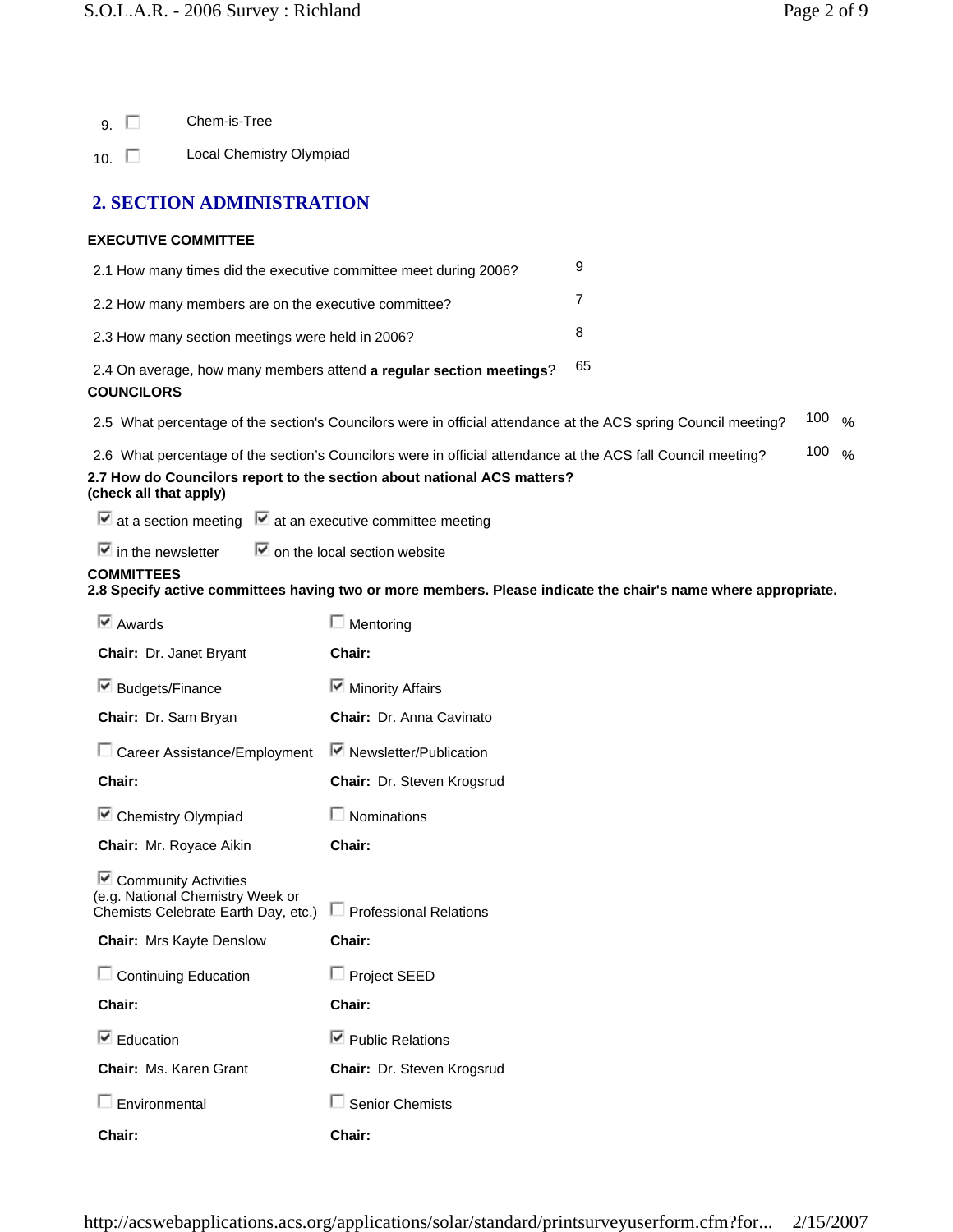| □ Environmental Health & Safety/<br><b>Chemical Hygiene</b> | Ⅳ Women Chemists                         |
|-------------------------------------------------------------|------------------------------------------|
| Chair:                                                      | Chair: Dr. Anna Cavinato                 |
| □ Government Affairs                                        | $\Box$ Younger Chemists                  |
| Chair:                                                      | Chair:                                   |
| $\Box$ Industry Relations                                   | <b>Other: Tri-City Technical Council</b> |
| Chair:                                                      | <b>Chair:</b> Dr. Dennis W. Wester       |
| $\Box$ Long-Range Planning                                  | Other:                                   |
| Chair:                                                      | Chair:                                   |
| Membership/Member Retention                                 | Other:                                   |
| <b>Chair: Mrs. Therese Clauss</b>                           | Chair:                                   |
|                                                             | Other:                                   |
|                                                             | Chair:                                   |

## **SUBSECTIONS**

2.9 How many subsections are active in the section?  $0$ 

2.10 How many subsection meetings were held in 2006?  $0$ **TOPICAL GROUPS**

2.11 How many topical groups are active in the section?  $0$ 

2.12 How many topical group meetings were held in 2006?  $0$ 

## **OPERATIONS AND PLANNING (check all that apply)**

- 2.13  $\blacktriangleright$  The section prepared a budget for 2006 (Please include a copy in Part II Appendix 2)
- 2.14 The section prepared a budget for 2007 (Please include a copy in Part II, Appendix 2)
- 2.15  $\Box$  The section prepared a long-range plan (Please include a copy in Part II, Appendix 2)
- 2.16  $\Box$  The section maintains and uses a current job manual prepared by the section as a guide for officers and committee The section conducted a membership survey in 2006 to determine member's interests and needs (Please include a
- 2.17  $\Box$ Part II, Appendix 3)
- 2.18 M A section representative attended the ACS Leaders Conference (Local Section Leaders Track) in 2006.
- 2.19  $\triangledown$  The section has a succession plan.

## **SECTION COMMUNICATION**

|      |                                                                         | <b>b. Webmaster Name:</b> Mrs. Amanda Kissire |
|------|-------------------------------------------------------------------------|-----------------------------------------------|
|      | 2.23 $\blacksquare$ The section has an active website.                  | a. URL: http://www.pnl.gov/acs/               |
| 2.22 | How many meeting notices were published in 2006?                        |                                               |
|      | 2.21 $\blacksquare$ One copy of a newsletter is included in Appendix 3. |                                               |
| 2.20 | How many newsletters were published in 2006?                            | 4                                             |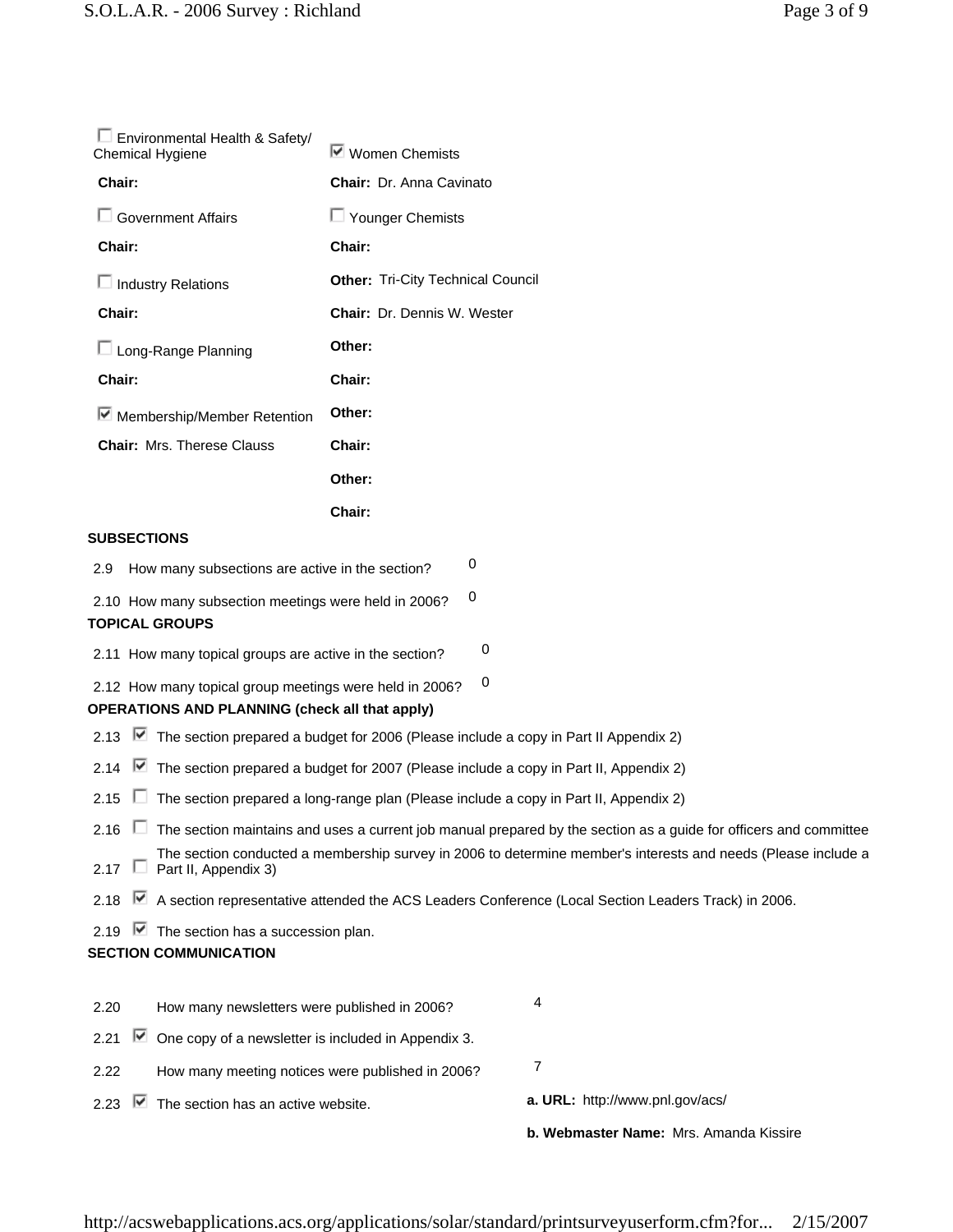## **c. email:** amada.kissire@pnl.gov

| 2.24 <b>■</b> The section used electronic communication.                                                                                                                      |    |                         |                                                           |
|-------------------------------------------------------------------------------------------------------------------------------------------------------------------------------|----|-------------------------|-----------------------------------------------------------|
| 2.25 <b>■</b> The section posted its 2005 Annual Report on its website.<br><b>SECTION ELECTIONS</b>                                                                           |    |                         |                                                           |
| 2.26 How many members voted in the 2006 officer election?<br>2.27 How many current elected officials, councilors and committee chairs:                                        | 51 |                         |                                                           |
| a. have held other elected positions in the local section                                                                                                                     | 14 |                         |                                                           |
| b. have held other appointed positions in the local section                                                                                                                   | 14 |                         |                                                           |
| c. are in their first two years of service                                                                                                                                    | 3  |                         |                                                           |
| 2.28 Please complete the following as it applies to your last election:                                                                                                       |    | An election<br>was held | <b>Election was</b><br>uncontested                        |
| a. Chair-elect                                                                                                                                                                |    | П                       | ☞                                                         |
| b. Secretary                                                                                                                                                                  |    | H                       | ☞                                                         |
| c. Treasurer                                                                                                                                                                  |    |                         | ☞                                                         |
| d. Councilor(s)                                                                                                                                                               |    | ☞                       |                                                           |
| e. Other                                                                                                                                                                      |    | п                       | г                                                         |
| Please indicate the number of positions that were open and the number<br>2.29 of members that ran for each position in your last election.                                    |    |                         |                                                           |
|                                                                                                                                                                               |    | positions               | Number of open Number of members<br>that ran for position |
| a. Councilor                                                                                                                                                                  |    | 0                       |                                                           |
| b. Alternate Councilor                                                                                                                                                        |    | 1                       | 2                                                         |
| c. Other:                                                                                                                                                                     |    | 0                       |                                                           |
| 2.30 Please indicate the number of candidates, who ran for office this year, who:                                                                                             |    |                         |                                                           |
| a. Held a previous leadership position                                                                                                                                        |    | 4                       |                                                           |
| b. Who are new to local section leadership                                                                                                                                    |    | 1                       |                                                           |
| c. Who are new to local section activity<br>SECTION AWARDS (check all that apply)                                                                                             |    | 0                       |                                                           |
| 2.31 ■ The section submitted a nomination for the ACS Regional Award in High School Chemistry Teaching during 2006.<br>The section gave awards or a Salutes to Excellence to: |    |                         |                                                           |
| 2.32 $\triangleright$ Primary school students (K-6)                                                                                                                           |    |                         |                                                           |

2.33  $\overline{\triangledown}$  Secondary school students (7-12)

2.34 **⊘** College students

2.35  $\Box$  Primary school teachers (K-6)

2.36 Secondary school teachers (7-12)

2.37 **v** College teachers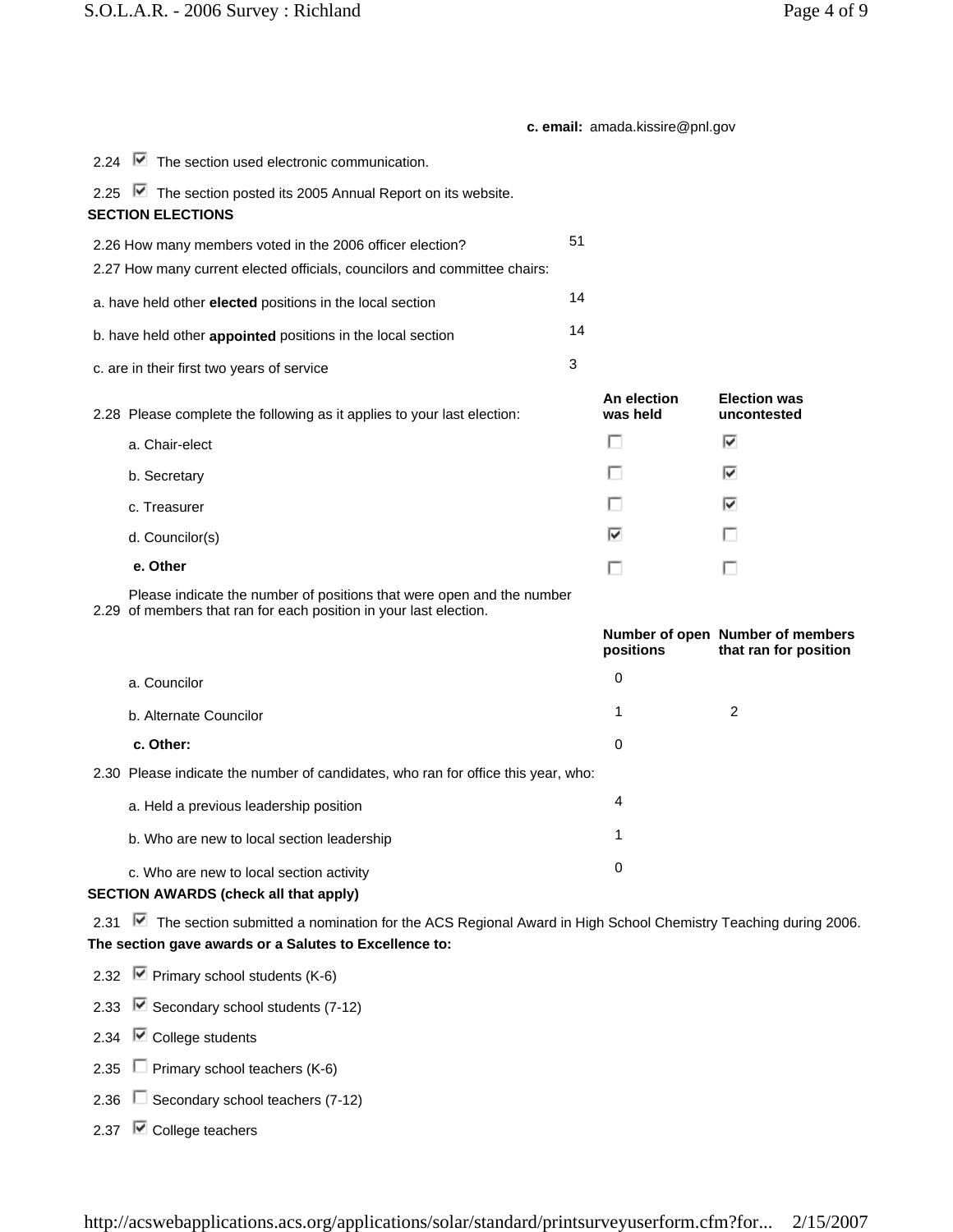|               | 2.38 Members of the local section for service                                                                                                   |                                       |  |  |
|---------------|-------------------------------------------------------------------------------------------------------------------------------------------------|---------------------------------------|--|--|
| 2.39          | $\blacksquare$ Outstanding chemist(s), regardless of section affiliation                                                                        |                                       |  |  |
| 2.40          | ■ The section or local company encouraged and/or submitted a nomination for the ACS Regional Industrial Innovation<br><b>SECTION AFFILIATES</b> |                                       |  |  |
| 2.41          | How many paid section affiliates excluding students (teachers, technicians, others) are there in the section?                                   | 10                                    |  |  |
| 2.42          | Section has supported an existing Technician Affiliate Group (TAG)during 2006.                                                                  |                                       |  |  |
|               | Section has promoted the formation of a Technician Affiliate Group during 2006.<br><b>REGIONAL MEETINGS</b>                                     |                                       |  |  |
|               | 2.44 <b>•</b> Does your local section have a representative to your Regional Board/Steering Committee?                                          |                                       |  |  |
| $2.45$ $\Box$ | Does your section participate in the Regional Chmemjobs Employment Center?<br><b>VOLUNTEERS</b>                                                 |                                       |  |  |
| 2.46          | Please indicate the approximate number of active volunteers in your local section.                                                              | 30                                    |  |  |
|               | a. How many of these volunteers were new in 2006?                                                                                               | 4                                     |  |  |
|               | 2.47 Please indicate all the ways that you recognize volunteers:                                                                                |                                       |  |  |
|               | $\overline{\mathbb{F}}$ Certificates                                                                                                            | $\Box$ Gifts                          |  |  |
|               | $\overline{\triangledown}$ Awards                                                                                                               | $\Box$ Letter to volunteer            |  |  |
|               | $\Box$ Letter to volunteer's supervisor                                                                                                         | $\triangleright$ Recognition at event |  |  |
|               | $\Box$ No formal recognition program                                                                                                            | Other:                                |  |  |
|               | Other than normal succession of chair-elect to chair, how<br>2.48 does your local section identify future leaders and get them                  |                                       |  |  |
|               | into the leadership pipline?                                                                                                                    |                                       |  |  |
|               | $\blacksquare$ Self-Nominations                                                                                                                 | Solicitation or advertising           |  |  |
|               | $\blacktriangleright$ Identify activie committee members                                                                                        | Formal leadership training            |  |  |
|               | $\Box$ Outreach to new members                                                                                                                  | ↜<br>Arm-Twisting                     |  |  |
|               | Other:                                                                                                                                          |                                       |  |  |
|               | 3 - 8 Connecting Chemistry and the Community                                                                                                    |                                       |  |  |

## **3. COMMUNITY BUILDING (Check all that apply)**

3.1  $\triangleright$  Industrial members are active in the section's governance.

3.2  $\blacktriangleright$  The section communicated with non-ACS members working in industry and local companies about meetings and pro

| 3.3 |  |  |  |  |  | $\Box$ Local companies have financially-sponsored an activity or donated money to the section. |  |
|-----|--|--|--|--|--|------------------------------------------------------------------------------------------------|--|
|-----|--|--|--|--|--|------------------------------------------------------------------------------------------------|--|

## **3.4 Industrial members (M), local companies (C), and/or non-members employed in industry (N) participated in these s activities.**

M C N

- $\Box$   $\Box$  Meeting at industrial site/plant tour
- $\nabla$   $\square$  Local Section Award/Recognition program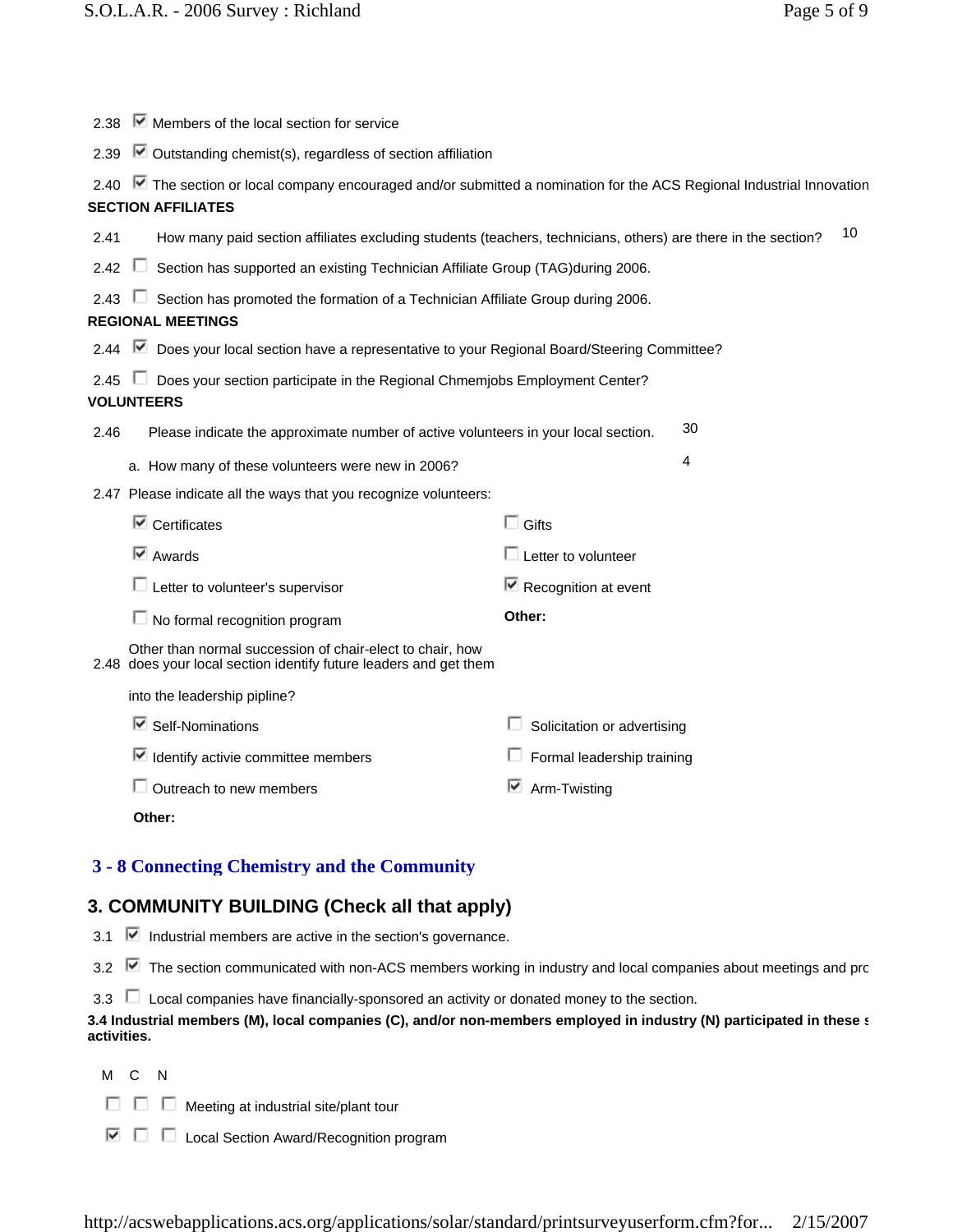- $\blacksquare$   $\blacksquare$  Membership Drive for new members
- $\blacksquare$   $\blacksquare$  Industrial speaker/Industrially focused topic
- $\blacksquare$   $\blacksquare$  National Chemistry Week, Chemists Celebrate Earth Day or other community outreach activity
- $\Box$   $\Box$   $\Box$  Career Development activities
- $\Box$   $\Box$  Student or younger chemist activities
- $3.5$   $\blacksquare$  The section is affiliated with other technical or scientific societies or consortia.
	- a. The section affiliated with:

(name of technical organization) and the control of the Tri-Cities Technical Council

This affiliation was approved by ACS council in what year.

3.6  $\blacksquare$  The section held a meeting jointly with another professional society.

# **4. MENTORING AND LEADERSHIP (Check all that apply)**

- 4.1  $\blacksquare$  The section provided services for pre-college students.
- 4.2  $\blacktriangleright$  The section provided speakers for student affiliates chapter meetings.
- 4.3  $\Box$  The section organized tours of local industries for student affiliates.
- $4.4$   $\Box$  The section offered financial support for student affiliates chapter activities.
- 4.5  $\blacksquare$  The section offered financial support to students attending regional or national meetings (undergraduate and/or gra
- 4.6  $\Box$  The section appointed a member as student affiliates chapter liaison.
- 4.7  $\blacksquare$  The section members served as non-faculty professional advisors or contacts for students and young chemists.
- 4.8  $\Box$  The section provided students with free subscriptions to journals.
- 4.9  $\blacksquare$  The section invited student affiliates to attend regular section meetings.
- 4.10  $\Box$  The section sponsored a teacher affiliate group to engage students in ACS.
	- The section involved student affiliates in community outreach activities
- 4.11 (e.g. National Chemistry Week and/or Chemists Celebrate Earth Day, etc.).
- 4.12  $\blacktriangleright$  The section distributed career literature to students or to colleges and universities.
- 4.13  $\Box$  The section developed and maintains a networking directory.

# **5. PROFESSIONAL DEVELOPMENT (Check all that apply)**

- 5.1  $\blacksquare$  The section published articles on employment services in its newsletter or website.
- 5.2  $\Box$  The section sponsored local employment services (e.g., free ads in section newsletter or website, job counseling, er
- 5.3 A section representative attended a Local Section Career Program offered by the National ACS (if available) during
- 5.4  $\Box$  The section referred individuals to the national ACS Department of Career Management and Development.
- $5.5$   $\Box$  The section maintained a job line for career opportunities available within the local section.
- $5.6$   $\Box$  The section hosted an ACS short course.
- 5.7 How many local section career programs or activities were conducted in 2006? a. How many career programs were new?
- 5.8 The section offered career counseling/literature.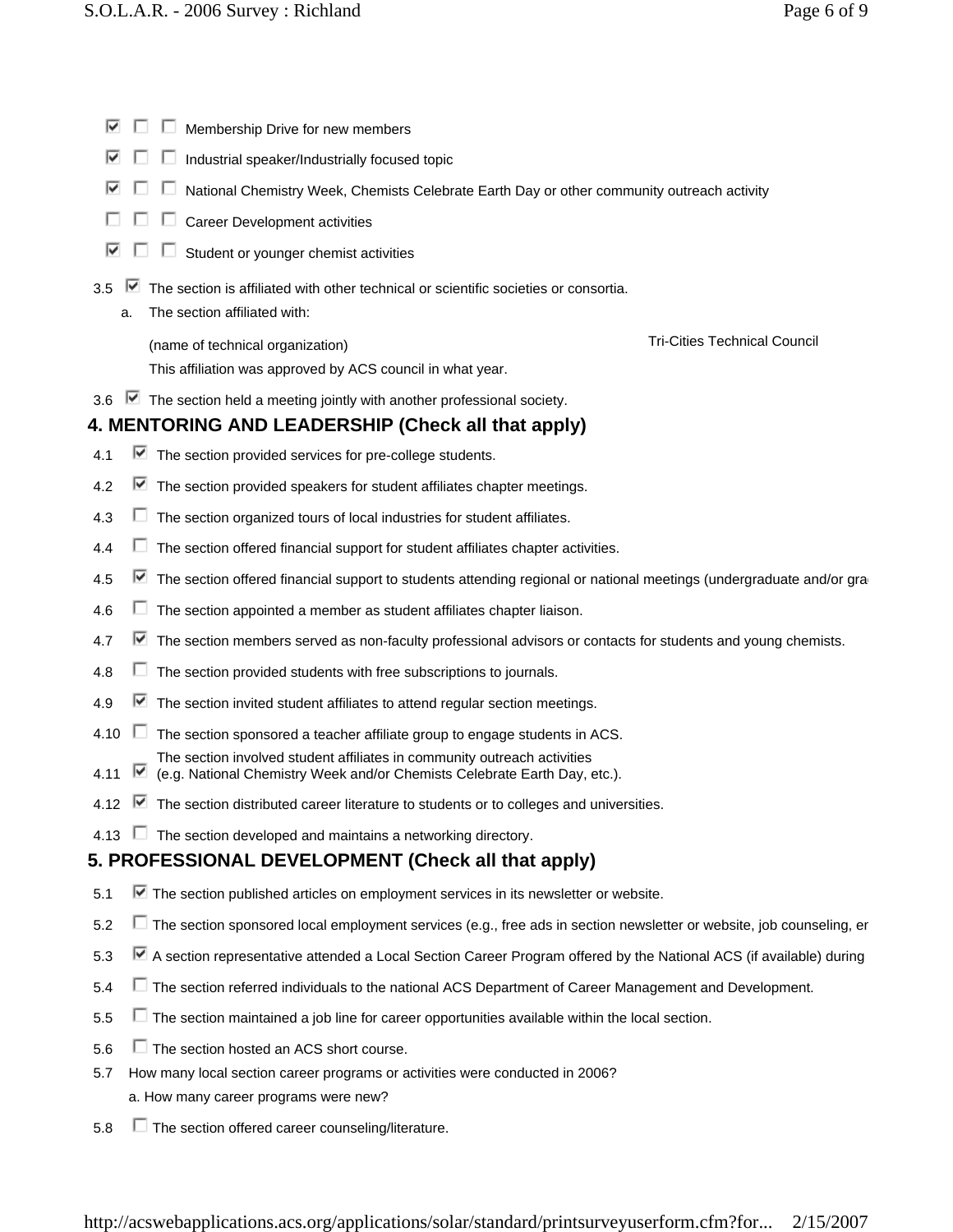- The section maintains a list (and contact information) of local organizations
- 5.9 (networking directory) that employ chemical professionals?
- 5.10 Does your section have a Career Coordinator?

# **6. CONTINUING EDUCATION (Check all that apply)**

- 6.1  $\blacktriangleright$  The section organized a regional meeting.
	- An ACS Technical Division was involved.
- 6.2  $\Box$  The Section organized a symposium.
	- $\Box$  An ACS Technical Division was involved.
- 6.3  $\Box$  The organized a Meeting-in-Miniature.
	- $\Box$  An ACS Technical Division was involved.
- 6.4 The section organized an undergraduate research symposium.
	- An ACS Technical Division was involved.
- 6.5  $\Box$  The section organized a meeting that was co-sponsored by an ACS Technical Division.
- 6.6  $\blacktriangleright$  The section has topical groups in interdisciplinary areas.
- $\blacktriangleright$  The section has sponsored meetings with an interdisciplinary focus.
- $6.8$   $\Box$  The section offered activities such as symposia, seminars, or sponsored student activities on environmental issues.
- 6.9 The section offered specifically tailored symposia, seminars, or sponsored activities for industrial chemical profession

# **7. PUBLIC EDUCATION (Check all that apply)**

## **The section provided assistance to K-12 schools by:**

- 7.1  $\blacksquare$  Providing Judges for area science fair(s)
- 7.2  $\triangledown$  Sponsoring awards at area science fair(s)
- 7.3  $\blacktriangleright$  Members make visits to K-12 classrooms.
- 7.4 **■** Presenting career programs and/or distributing career literature to students or schools
- 7.5  $\blacktriangleright$  Sponsoring or organizing student competitions (e.g., chemistry examinations, ChemBowls, poster competitions)
- 7.6 **•** Present Chemical Demonstrations
- 7.7 **■** Participate in National US Chemistry Olympiad

**The section encourages participation and leadership in all aspects of the chemical sciences by women (W), underrepresented groups (G), and persons with disabilities (D). (Check all that apply)**

- WG D
- 7.8  $\boxed{\triangleright}$   $\boxed{\triangleright}$  Section members mentored students or colleagues
- 7.9  $\Box$   $\Box$  The section sponsored hands-on science activities in underserved communities.
- 7.10  $\boxed{\triangleright}$   $\boxed{\triangleright}$   $\boxed{\blacksquare}$  The section provided summer research opportunities.
- 7.11  $\blacksquare$   $\blacksquare$  femaile, underrepresented minority or disabled populations. The section developed science career fairs at high schools or colleges that have high
- 7.12  $\Box$   $\Box$  The section organized summer science camps.
- 7.13  $\triangledown \triangledown \square$  The section sponsored contests or awards.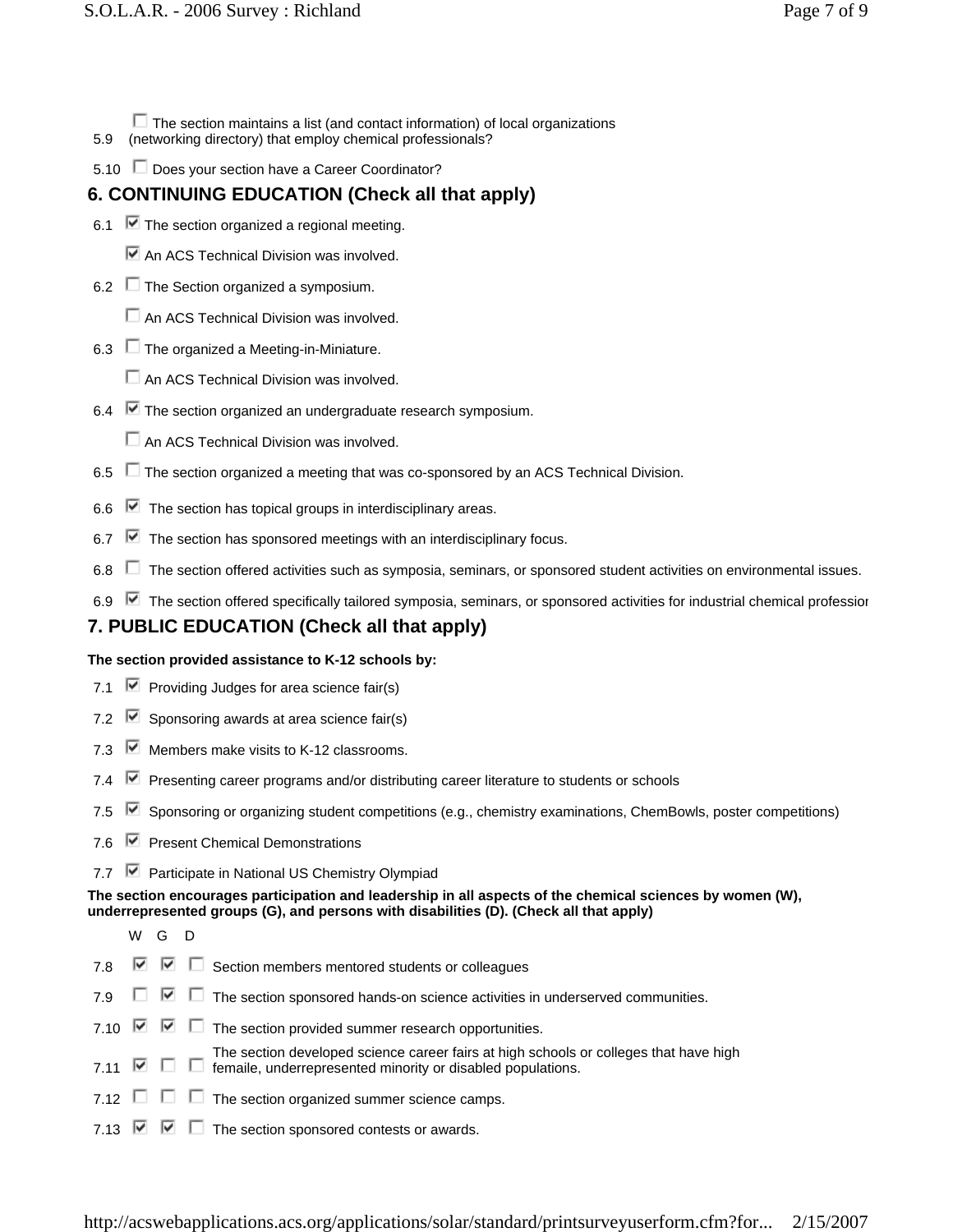- 7.14  $\Box$   $\Box$  The section maintained employment services.
- 7.15  $\blacksquare$   $\blacksquare$  The section leadership (elected or appointed) includes underrepresented groups.
- 7.16  $\triangledown$   $\triangledown$   $\square$  The section sponsored community outreach activities.
- 7.17  $\Box$  The section maintained an experts roster and provided it to local media.
- 7.18  $\triangledown$  The section created or updated a media list.
- 7.19  $\Box$  The section prepared a public relations plan and included a copy of this plan in Appendix 4.
- 7.20 How many times were section activities promoted to the local media (press releases, op-eds, advisories, etc.)?
- 7.21  $\Box$  The section used an ACS film, videotape, or other ACS visual-aid resource at a public event.
- 7.22 How many talks were given by section members to the public in 2006?
- 7.23 The section participated in, or conducted the following community activities:
- $\blacksquare$  National Chemistry Week
- $\triangledown$  Chemists Celebrate Earth Day

## **Other:**

## **7.24 The number of community outreach events conducted during National Chemistry Week.** 4

## **7.25 The number of community outreach activities conducted during Chemists Celebrate Earth Day.** 1

- 7.26  $\Box$  The section conducted teacher workshops.
- 7.27  $\Box$  The section invited teachers to attend section meetings.
- 7.28 The section provided teachers with free subscriptions to magazines or journals.
- 7.29  $\Box$  The section involved teachers in section program planning.
- 7.30  $\boxed{\triangleright}$  The section participated in Project SEED
- 7.31  $\Box$  The section provided a forum to address educational issues.

## **8. ADVOCACY (Check all that apply)**

- 8.1 M research. Local section members interacted with federal government officials. (i.e., members of Congress, agency staff, etc.)
- 8.2 <u>■ workplace policy</u> issues. Local section members interacted with federal government officals (i.e., members of Congress, agency staff, etc.) to
- 8.3  $\blacktriangleright$  The section conducted a chemical hygiene, responsible care or environmental health and safety event for the gene
- 8.4 The section offered its services to the local community as a resource on chemical hygiene, responsible care or envi
- 8.5  $\Box$  The section carried out environmental activities for the general public.
- 8.6 **Section has a Government Relations Representative.**
- 8.7 Section hosted a government policymaker (elected, appointed or otherwise) to speak at a local section meeting.
- 8.8  $\Box$ Section organized or participated in a special government relations event (state capitol day, science town meeting, policy forum, etc).
- 8.9 Section informed its members on legislative issues and events through newsletter articles, Website, or other commi
- 8.10  $\Box$  Section member(s) held an office or key position in state or federal government in 2006.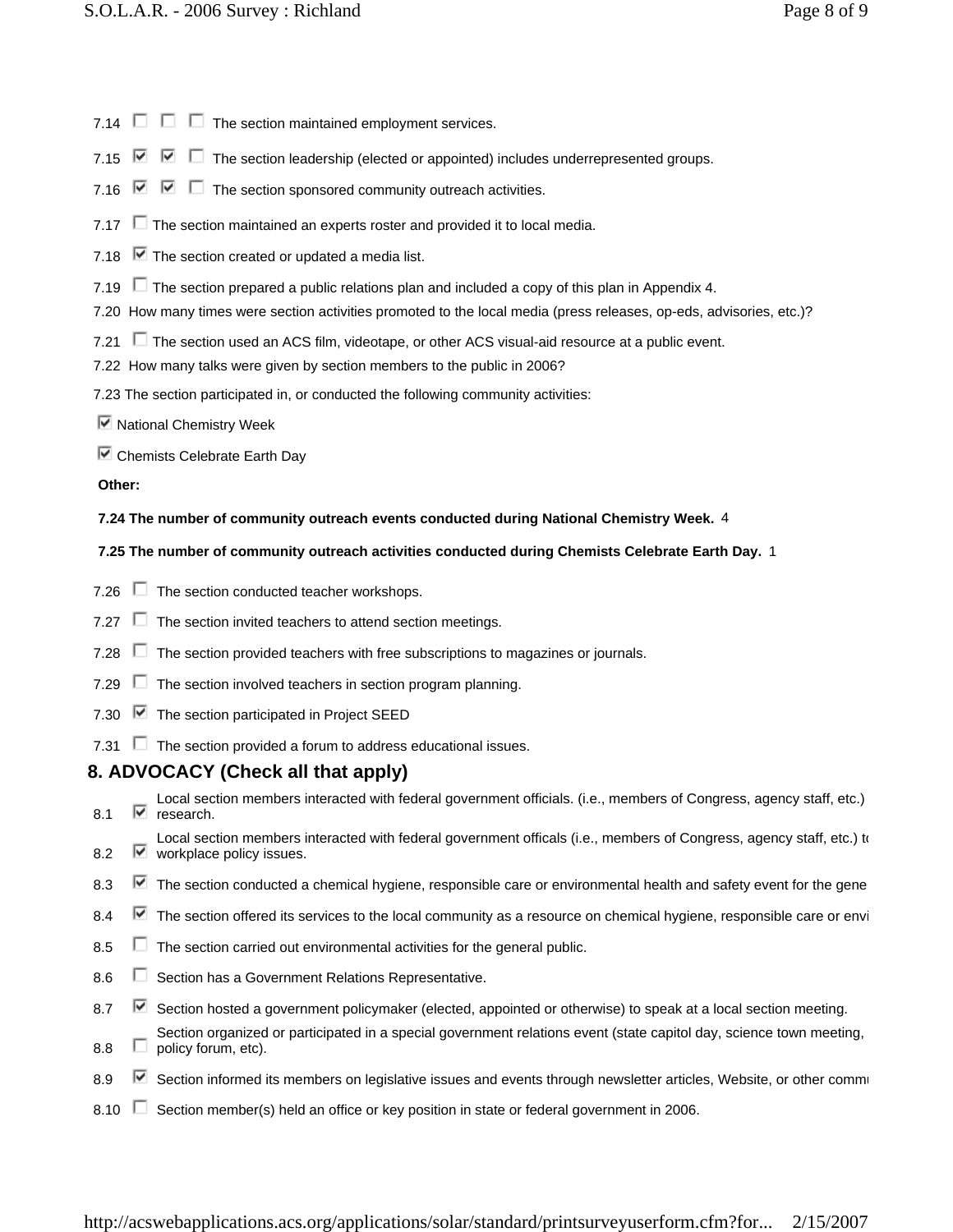- 8.11 The section actively encourages members to join and participated in ACS' Legislative Action Network.
- 8.12 **The section arranged for visits with federal elected officials when they are home on recess.**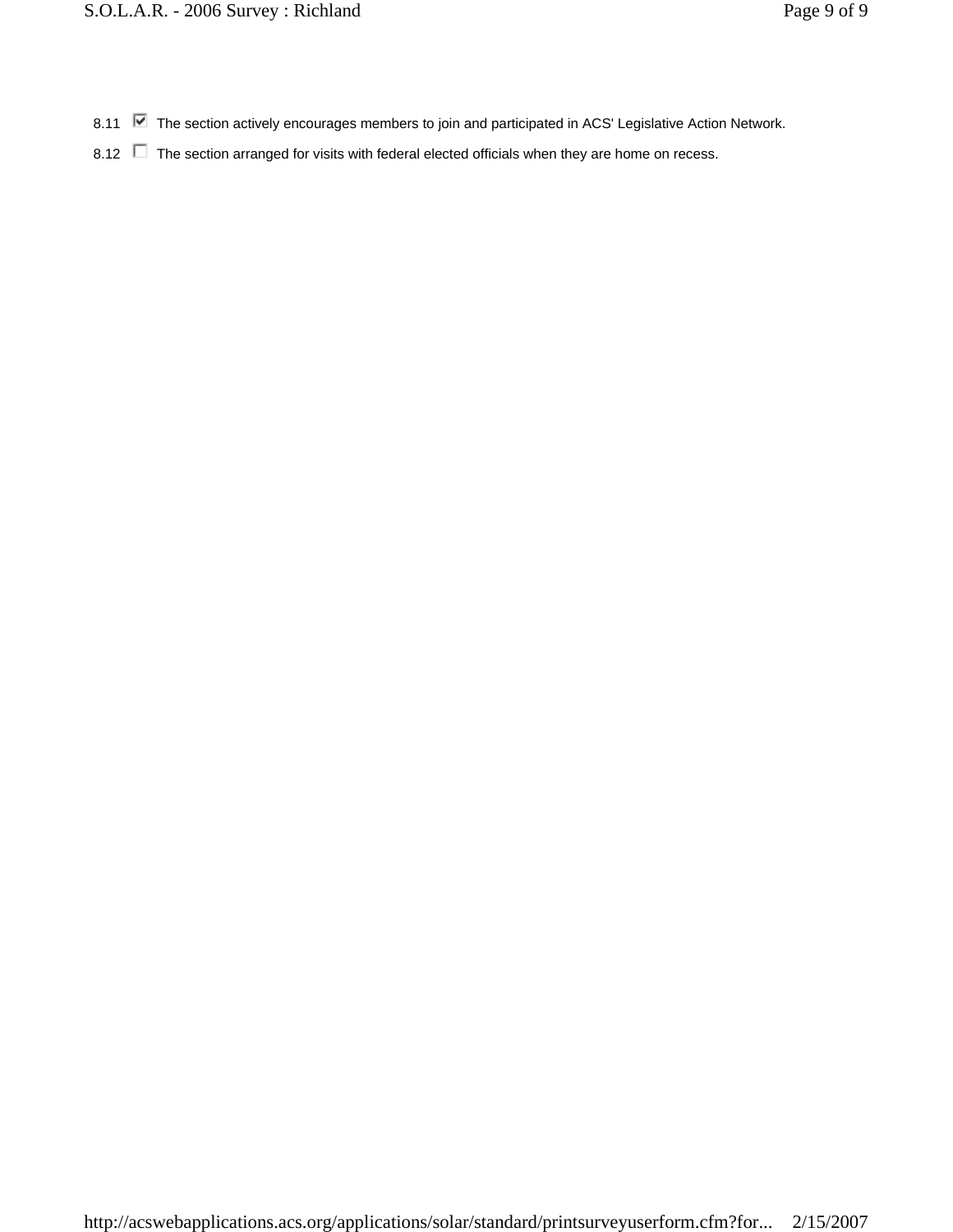# **American Chemical Society**

**Form:** Part II - Annual Narrative Report Optional for EZ Submission

**Organization:** Richland **Year:** 2006

## **A. Activities**

**Please describe and rank up to ten of your section's activities during 2006. Provide (a) the title of the activity, (b) a one paragraph description of the activity, and (c) an indication if this activity was new in 2006. If you wish to provide details beyond these paragraphs, please do so in Appendix 1.**

## **Activity #1**

a) Title: Girls in Science - WCC

b) one paragraph): Girls in grades six through eight were invited to investigate an environmental mystery on Saturday, October 28th at the Eastern Oregon University Science Center. Over 100 of them from schools in Eastern Oregon and Washington participated. Students researched what could be killing off the fish and also sought a solution to the problem. Their investigation included chemistry, biology, anthropology/archeology and computer technology activities. Girls analyzed water samples from four simulated sites for presence of nitrates and phosphates, diesel, acid streams, and heavy metals, specifi¬cally lead. Aquatic invertebrates and daphnia, or water fleas, also helped the students determine water quality. In addition, they observed the effects of to¬xins on mouse stem cells close-up under the microsco¬pe and exami¬ned the inner structure of dissected fish. Girls in Science received national recognition in 2006 when the pro¬gram received a ChemLuminary Award for outstanding advocacy on behalf of women in the chemical sciences. The event was sponsored by the WCC of the Richland ACS, EOU Students Affiliates Chapter, The Northeast Ore¬gon Area Health Education Center, EOU, Impact 100, and Soroptimist International of La Grande. Pictures of this activity are under the URL of the photoalbum in Apendix 1, and in the Sections Fall newsletter in Appendix 4.

c)  $\Box$  This activity was new in 2006

## **Activity #2**

**Description** (Please limit to

a) Title Student Grants for Travel to ACS Events

**Description** (Please limit The section again awarded \$1600 in travel grants to ACS affiliate students to present posters at both Atlanta and San Francisco National Meeting. The posters from the previous year were displayed at 50 Year Member Ceremony in April 2006. This funding is the single largest expenditure of our funds. A list of the posters funded and displayed at the 50 Year Celebration are in the Sections Summer Newsletter. Pictures of the students at the 50 Year Celebration are in Apendix 1 photoalbum and the Sections Fall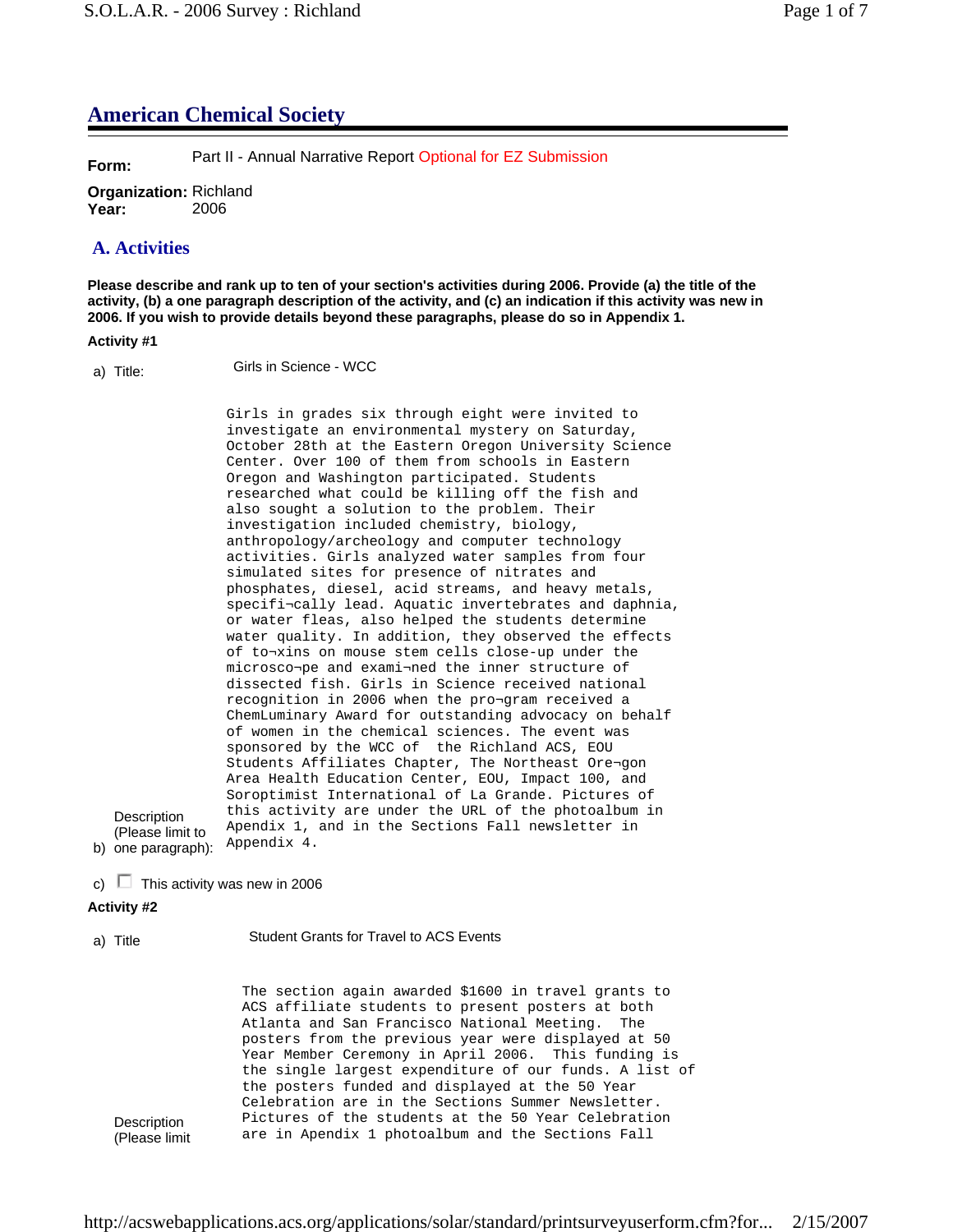b) to one paragraph): Newsletter in Appendix 4.

c)  $\Box$  This activity was new in 2006

## **Activity #3**

a) Title Scout Merit Badges

b) to one paragraph): **Description** (Please limit The section has help sponsor and supply most of the instructors in the Boy/Girl Scout Chemistry and Nuclear Science Merit Badge programs over three Saturdays in March and November 2006. The instruction was conducted at Columbia Basin Community College. This is a on going effort of the section. Newspaper Cliping of this event is in Apendix 4. Pictures from the event are in the Photoalbum in Appendix 1 and in the writeup in our Sections Winter Newsletter in Appendix 4.

c)  $\Box$  This activity was new in 2006

#### **Activity #4**

a) Title: Can something so small make a difference

b) to one paragraph): 'Can something so small make a difference?' was the title of a nanotechnology workshop organized by the EOU Student Affiliates for the Undergraduate Program at the 232nd National Meeting in San Francisco. The workshop was designed to introduce undergraduates and other interested individuals to new advances in nanotechnology and was lead by Ms. Sharyl Majorski of Central Michigan University. Participants had the opportunity to make gold nanoparticles and ferrofluids, and examine properties of memory metals and LEDs. To enhance the material that was covered in the workshop, each Student Affiliate chapter in attendance received one Exploring the Nano¬world kit which contains a piece of memory metal, an excellent color manual with nanotechnology information, a light emitting diode and circuit, a diffraction slide and a fiber optic. The event was partially sponsored by the ACS through an Innovative Activities Grant (IAG) awarded to the EOU Students Affiliates and by the Oregon Nanoscience and Microtechnologies Institute (ONAMI). A writeup of this activity and a picture are in the Sections Winter Newsletter in Appendix 4.

c)  $\blacksquare$  This activity was new in 2006

#### **Activity #5**

**Description** (Please limit

## a) Title 51st Mid-Columbia Science Fair

Richland Section helped judge the MidColumbia's 51st Science Fair, presented special awards in Chemistry and was monetary sponsor of the event in March of 2006. Additionally, many of our members went to individual schools to serve as Judges and mentors to those students requesting aid. This was our organization 51st year in presenting and judging a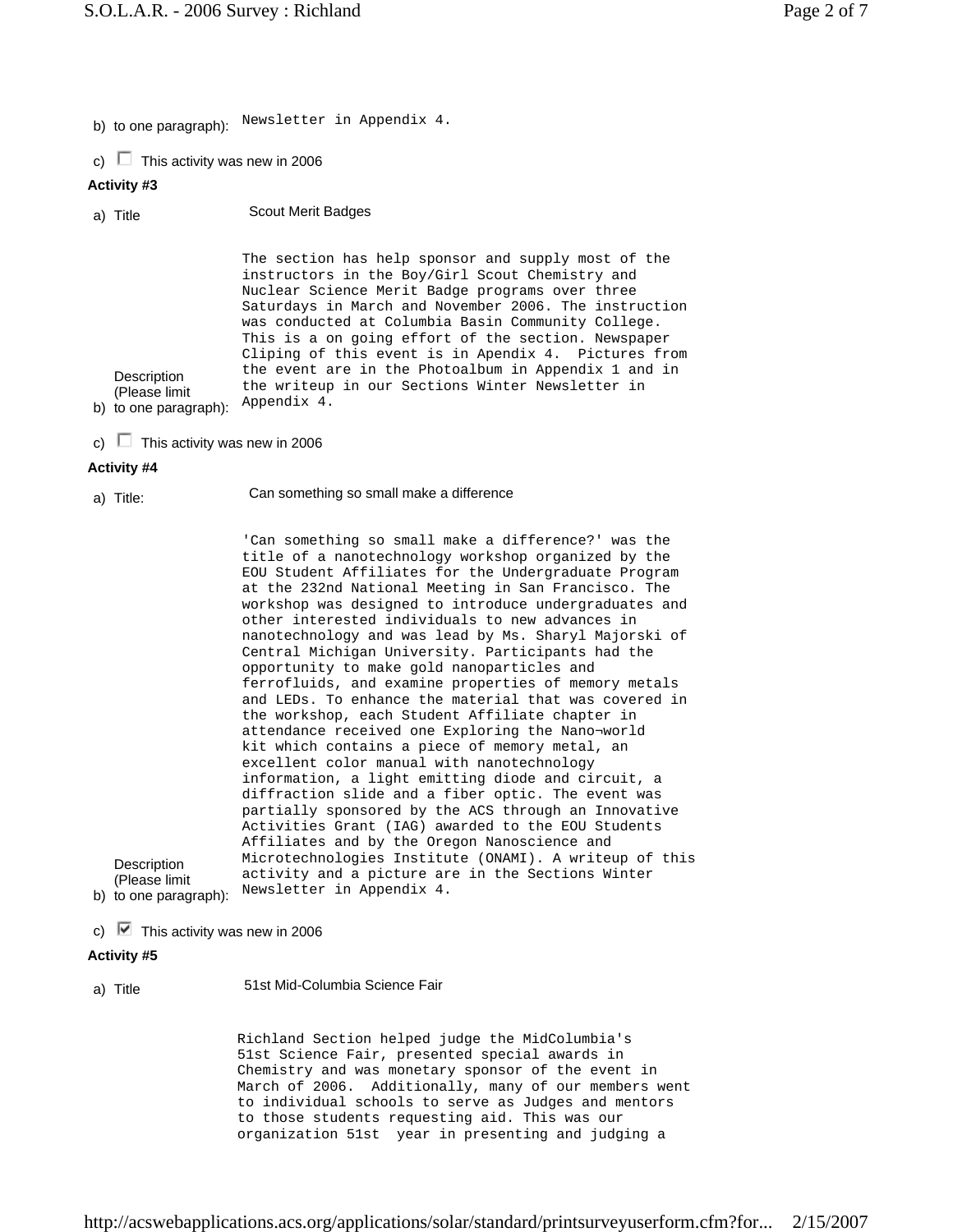| Description<br>(Please limit)<br>b) to one paragaph):   | Special Awards category. Photos from theis activity<br>are found in Appenbdix 1 under photoalbum. The student<br>that won our special awards were written up in our<br>sections Spring Newsletter in Appendix 4.                                                                                                                                                                                                                                                                                                                                                                                                        |
|---------------------------------------------------------|-------------------------------------------------------------------------------------------------------------------------------------------------------------------------------------------------------------------------------------------------------------------------------------------------------------------------------------------------------------------------------------------------------------------------------------------------------------------------------------------------------------------------------------------------------------------------------------------------------------------------|
| This activity was new in 2006<br>c) $\perp$             |                                                                                                                                                                                                                                                                                                                                                                                                                                                                                                                                                                                                                         |
| Activity #6                                             |                                                                                                                                                                                                                                                                                                                                                                                                                                                                                                                                                                                                                         |
| a) Title:                                               | Support of Tri-City Technical Council                                                                                                                                                                                                                                                                                                                                                                                                                                                                                                                                                                                   |
| Description<br>(Please limit)<br>b) to one paragraph ): | The Council is made up of representatives from the<br>Scientific and Engineering professional societies<br>that are associated with the Hanford Reservation.<br>The<br>purpose of this organization is to promote science<br>within the surrounding school districts. They<br>provide grants to individual teachers at the local<br>middle and high schools for the purchase of laboratory<br>equipment, computer software, chemical supplies,<br>books and field trips to CWU s Chimposium, WSU Cadaver<br>Lab, etc. The Council also serves as conduit for the<br>exchange of each of the local societies activities. |

c)  $\Box$  This activity was new in 2006

#### **Activity #7**

- a) Title: DoE's Regional Science Bowl Competition b) one paragraph): Description: (Please limit to For the 15th year the members of the Richland Section have served as moderators, science judges, rules judges, timekeepers, score keepers and special awards judges for the Regional Competition. Additionally, the section supplied members to review the questions prior to the competition to insure accuracy and quality of the questions.
- c)  $\Box$  This activity was new in 2006
- **Activity #8**
- a) Title: National Chemistry Week

b) one paragraph): Description: (Please limit to Several projects were conducted under our NCW activities. Carol Berg, of Bellvue Community College, presented her one woman show on the life of Madame Curie at Columbia Basin Community College. Two poster contest on this years theme were held for high school and community college students. NCW materials were sent to all of our the local HS Chemstry teachers for. And a call was sent out to all section members to nominate a local HS Chemistry teacher for the NORM07 meeting. Our sections efforts were chaired by a new individual and it is expected that our sections efforts will grow next year. Pictures from these activities are in Appendix 1, under photoalbum.

c)  $\Box$  This activity was new in 2006

#### **Activity #9**

a) Title: Chem-is-Tree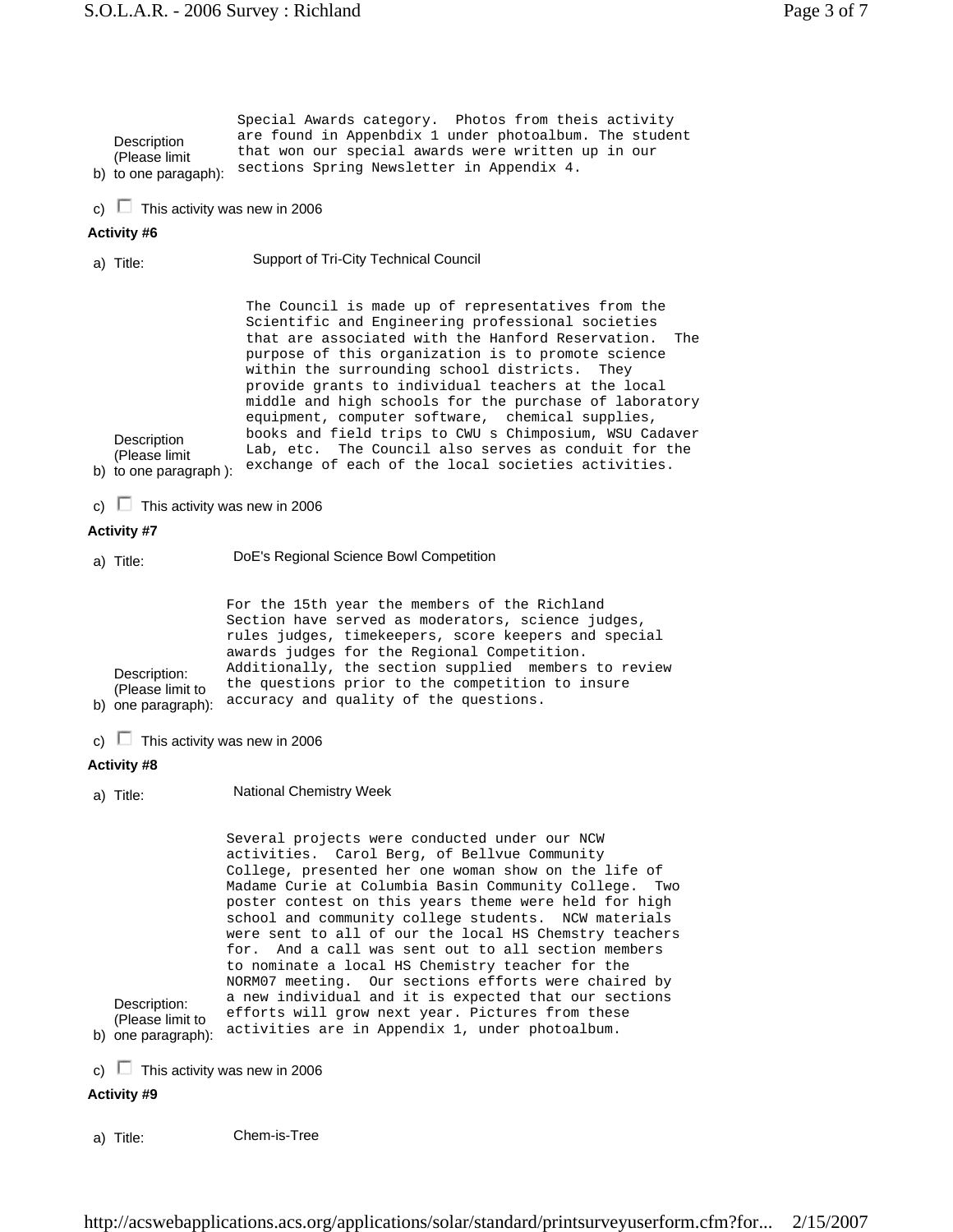| Description:<br>(Please limit to<br>b) one paragraph): | The section donated and helped plant a tree as part<br>of the City of Richland(Washington) Parks and<br>Recreation Division Earth Day activities. This is an<br>on going effort spanning the last 4 years. The trees<br>have been planted if four different park within the<br>City of Richland. |  |  |  |
|--------------------------------------------------------|--------------------------------------------------------------------------------------------------------------------------------------------------------------------------------------------------------------------------------------------------------------------------------------------------|--|--|--|
| c) $\Box$                                              | This activity was new in 2006                                                                                                                                                                                                                                                                    |  |  |  |
| Activity #10                                           |                                                                                                                                                                                                                                                                                                  |  |  |  |
| a) Title:                                              | Chemistry Olympiad                                                                                                                                                                                                                                                                               |  |  |  |
| Description:<br>(Please limit to<br>b) one paragraph): | For the 12th year Mr. Royce Aikin, of PNNL, has<br>organized our sections efforts to encourage as many<br>local high school student to participate in the<br>yearly event. Unfortunately none of our local<br>students made it past the first round this year.                                   |  |  |  |

c)  $\Box$  This activity was new in 2006

## **B. Summary - Overall Section Activities**

Please summarize in *1,000 words or less*, the activities of the section in 2006 which have not been already described. Outstanding events should be described in some detail and appropriate attachments included in Appendix 3. Programs described here may be featured in publications produced by the ACS Membership Division and/or at the Local Section Leadership Conferences.

```
Other Section Activities: 
Regional and National Recognition: 
Dr. Jean Futrell on being selected the 2007 recipient 
of the American Chemical Society's Frank H. Field and 
Joe L. Franklin Award for Outstanding Achievement in 
Mass Spectrometry and it will be presented at the 2007 
American Chemical Society meeting in Chicago.(photo in 
photoalbum in Appendix1) 
Dr. Glen Fryxell received the 2006 Northwest Regional 
Industrial Innovation Award at the Reno NORM 06
meeting. Glen presented his talk to the Richland 
Section at our February 2006 meeting. This is the 
third year in a row that a member of the section has 
won the award. Further Dr Fryxell was nominated in 
November of 2006 for ACS Chemistry of Materials 
sponsored by DuPont.(photo of Glen with Howard peters 
of the ACSBoard of Directors is in the Photoalbum in 
Appendix1) 
Dr. Anna Cavinato chairwoman accepted the ChemLuminary 
Award for Outstanding Advocacy on Behalf of Women, 
sponsored by the Women Chemists Committee at the Fall 
2006 National ACS Meeting. 
The Eastern Oregon University was honored at the 2006 
ACS Meeting in Atlanta with a commendable activities 
award. This student affiliate chapter helps the 
Richland section out in most of our K-12 and Girls in 
Science programs. 
Tour Speakers
```
The section had four tour speakers this year.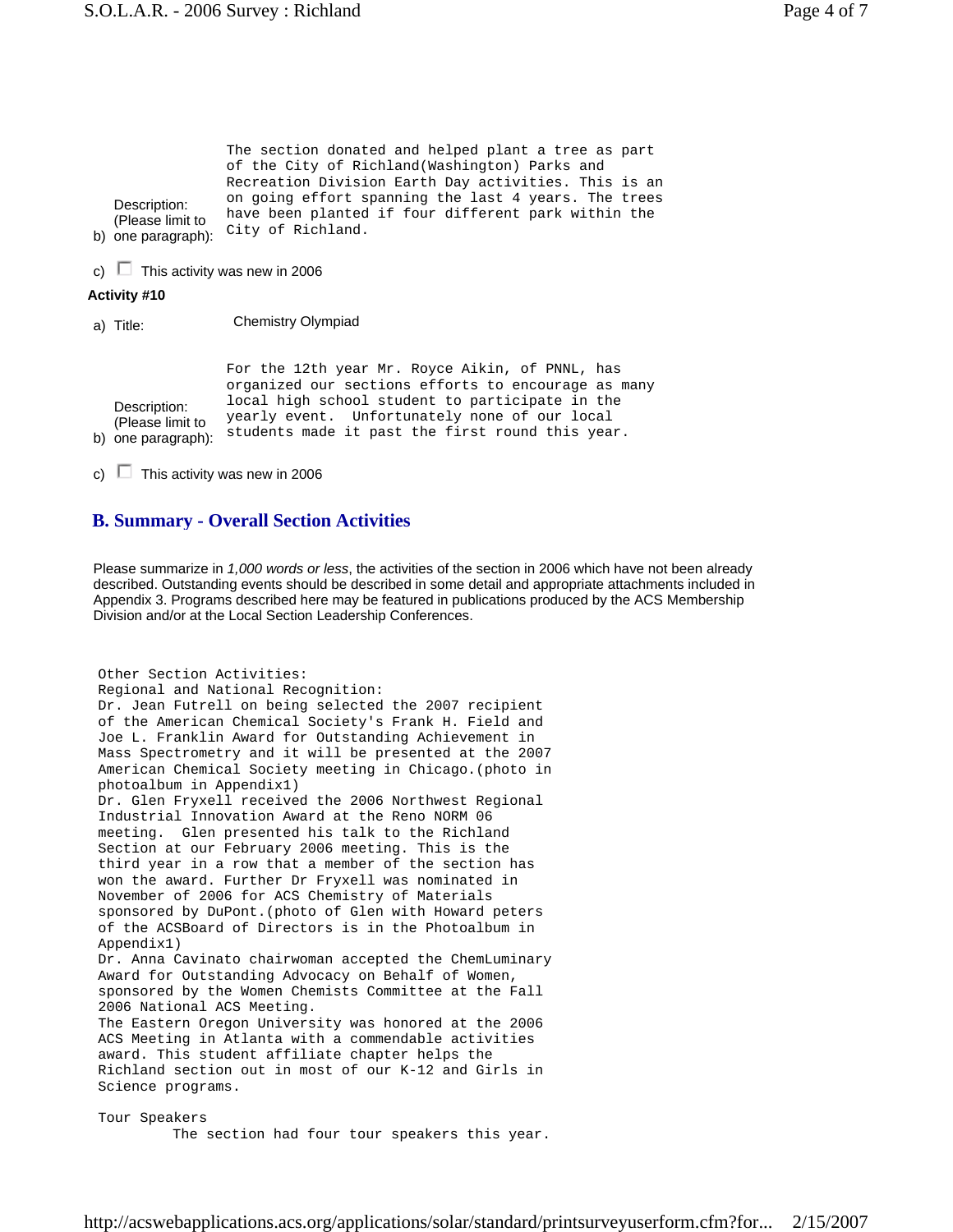The central theme for the year was to have topics that would appeal to a broader range of individuals from high school students to our Membership. Attendance at the talks increased to a average of over 65. Our sections newsletters were sent to the high schools within the sections area. The three talks held in the tri-cities included about a dozen high school students each time.

#### Social Activities:

Our section has three social activities each year. The first is our 50 Year member Recognition/Student Poster social. This brings in the extremes of the section. Our section has about 8% of our membership with 50 years of being members in the ACS and they enjoy the interaction with the students from EOU and Columbia Basin Community College. The posters are those that the section has awarded travel grants to ACS Meeting to in the past year. The first week in June the Section has traditionally had a Picnic with the local AIChE group. The last two years the affair has been expanded to include the local section of Hazardous Material Managers. Besides the enjoyment of food and spirits next to the Columbia River, the picnic provides a relaxed opportunity to discuss the issues surrounding the Hanford reservation. The last social affair for the section is a Volunteer Recognition Social which serves to thank the members who have helped make the year a success. And to award one or two members whose efforts on behalf of the section deserve an ACS Salutes to Excellence Award. This year Dr. Anna Cavinato was recognized for her efforts as our Women/Minority Chemistry Committee chairwoman and the Girls in Science program she runs with the help of others from LeGrande Oregon. Her efforts have led to ChemLuminary Awards for the section over the past five years. A photo of her recieving the award is located in the photoalbum in Appendix 1.

## **C. Local Section and Chair Goals**

1. goals. **2006 Goal Attainment**. The Local Section Activities Committee strongly encourages local section planning. As a result, the 2006 local section annual report should follow-up on the attainment of goals. Please list the goals you set at the beginning of your term for your section and yourself, and report on the attainment of the

#### a) **Local Section Goals and Assessment**:

1) Increased attendance at section affairs and increase in percentage active membership. i. The ACS tour Speakers were chosen so as to appeal to an audience beyond the local section s membership. The local press covered Dr. Burns talk on Counterfeiting due to a timely outbreak of bogus bills being circulated in our area. Attendance at our social affairs increased to 50 at our 50th Year Anniversary Celebration to 60 at our Volunteer appreciation night. ii. Percentage of active members did not change. 2)Increased interactions with the local community. i. We started sending off our newsletter to the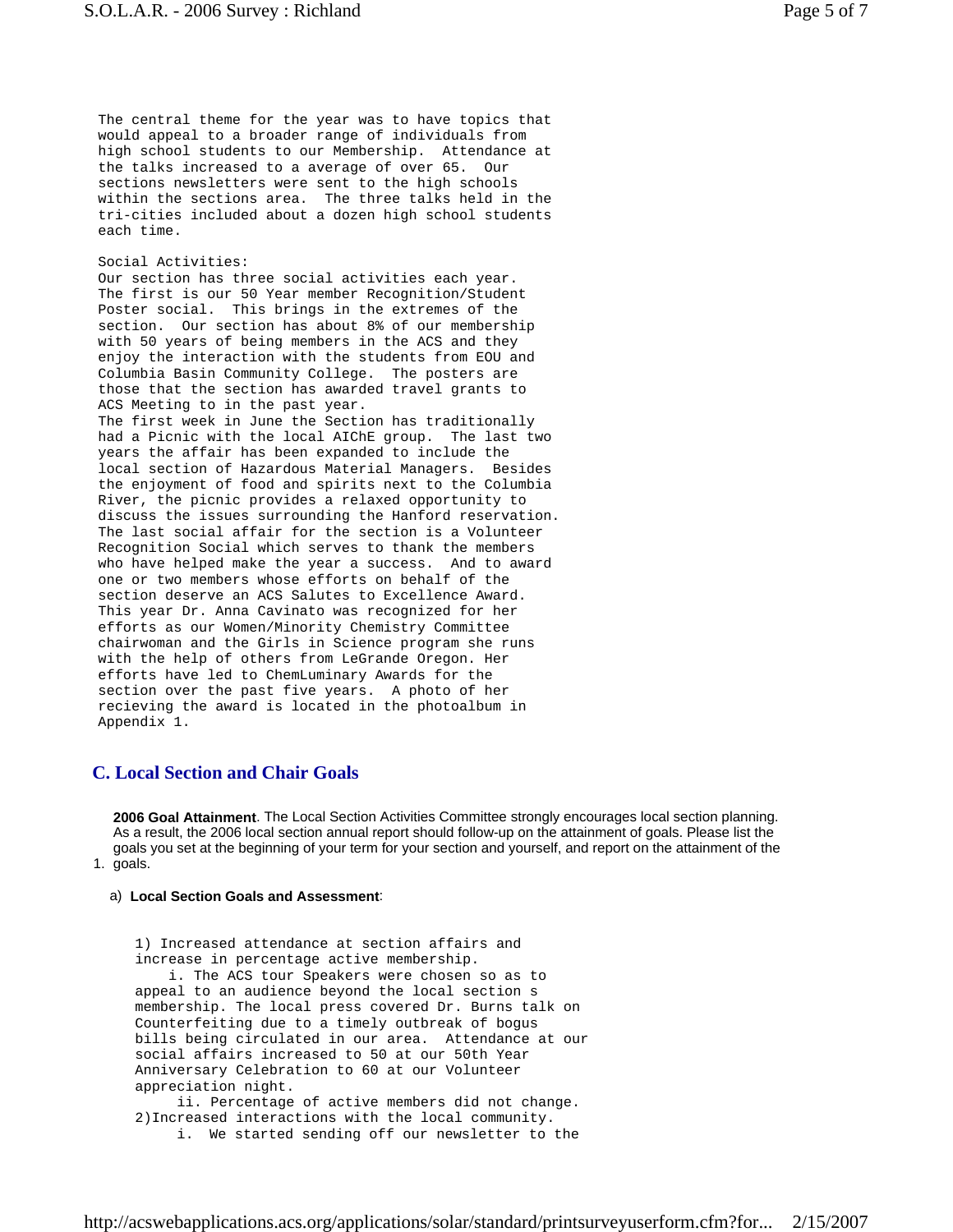local high school chemistry teachers. ii.Sent off announcements on our Tour speakers to the local media, both Dr. Burns and Fisher s talks brought in a handful of individuals from the community. 3)Prepare the Section to Participate in NORM'07. i.Invited the Chairman of the NORM'07 conference to come to our Sections board meeting to keep the section appraised of the progress for NORM'07 b) **2006 Chair's Goals and Assessment**: 1)Organize and run executive meeting to cover agenda under 60 minutes. The initial section board meeting was scheduled for Saturday January 8th and scheduled for three hours. The meeting set the sections calendar of activities, and budgets. The remainder of the sections board meetings, with exception of one meeting where the emphasis was on NORM'07 was kept to within 5 minutes of an hour s duration. 2)Bring New individuals onto the executive committee. Kayte Denslow was encouraged to organize and run the sections National Chemistry Week activities. Therese Clauss took over as chairman of the membership committee with the first objective to update and organize our electronic membership and mailing lists. 3)Keep the sections finances within the budget. The sections overall assets increased approximately \$5500 partially due to partially due to under spending our budget by \$1800.

2. three goals that you and your local section plan to accomplish during your term as local section chair. **2007 Goals**. (This section should be completed by the 2006 local section chair.) Please list below at least

a) 2007 Local Section Goals (Include at least three goals):

1. Host a successful Northwest Regional Meeting 2. Create a written history of the activities of the Richland Section since its inception 3. Recruit more volunteers for section offices such that we are able to hold genuinely competitive elections 4. Redesign the Richland Section website to better advertise our events and to better serve the needs of our members

#### b) 2007 Chair's Goals:

1. Increase participation by younger members in Section activities 2. Get more of the Section's college faculty and students involved 3. Create an operating manual for the office of Chair, to assist in the transition to another chair

## **D. Suggestions/Concerns**